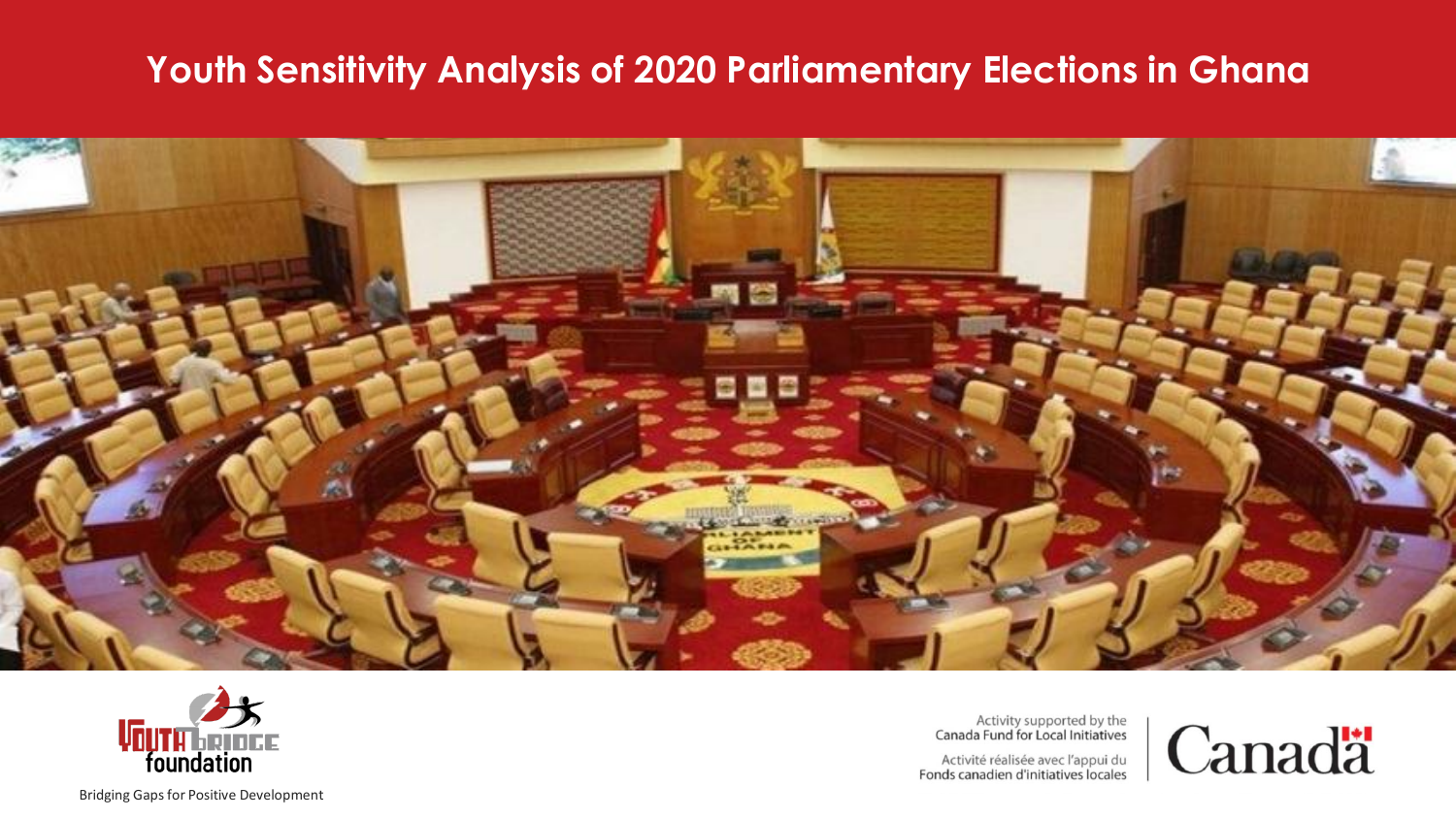## **21-35 YEARS #YoungMPsGH**





**#YouthMatter**



**Of the total 889 aspirants in the 2020 Parliamentary Elections, one hundred and fifty-five (155) 17.44% were between the ages of 21-35**

> Activity supported by the Canada Fund for Local Initiatives Activité réalisée avec l'appui du Fonds canadien d'initiatives locales

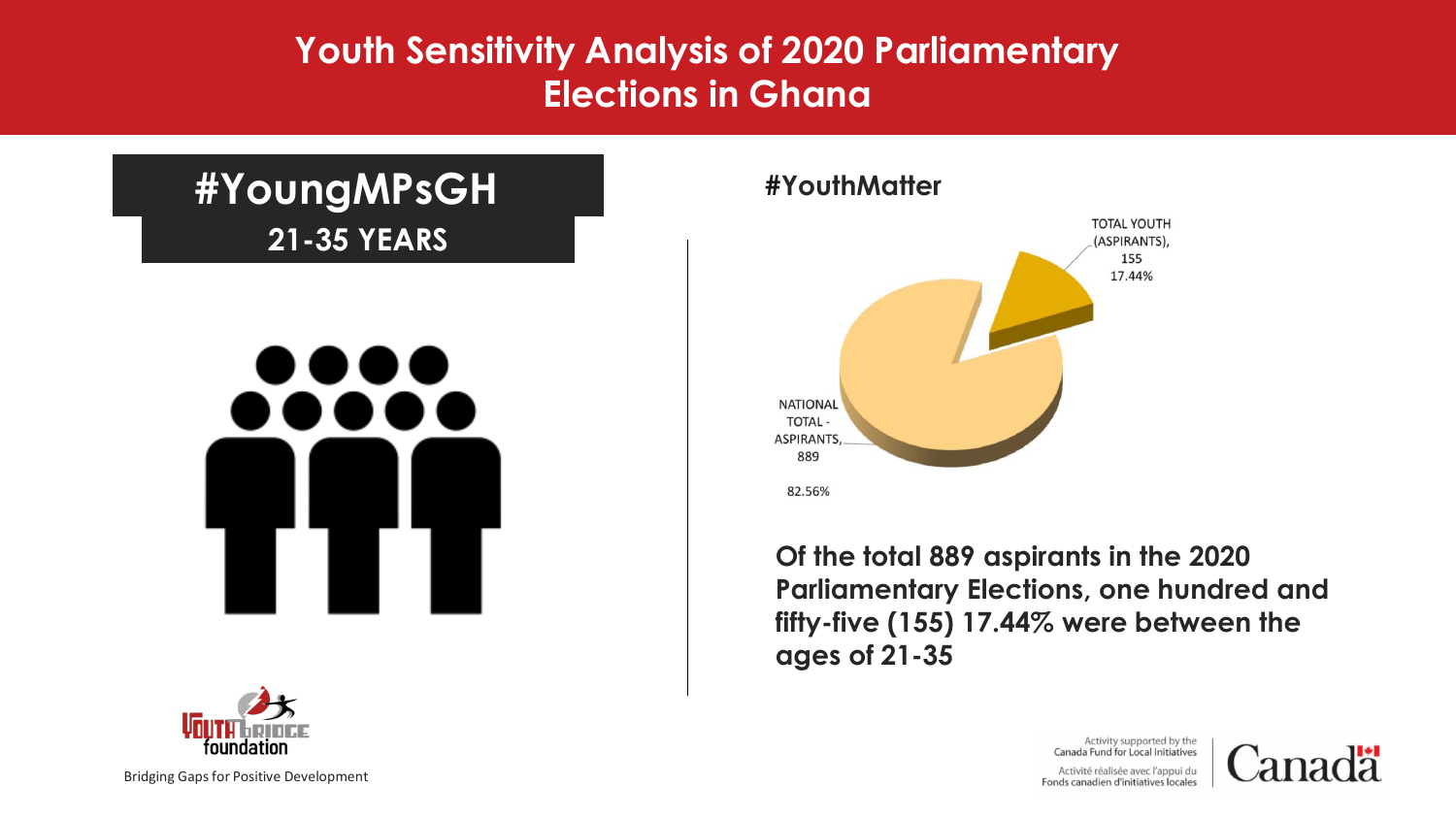## **21-35 YEARS #YoungMPsGH**





**#YouthMatter**

- **NPP TOTAL YOUTH ASPIRANTS**
- NDC TOTAL YOUTH **ASPIRANTS**
- OTHER PARTIES/ **INDEPENDENT**

**Only sixteen (16) representing 10.32% and twenty-five (25) representing16.13% of the total aspirants were fielded on the ticket of NPP and NDC respectively. The rest were shared by PPP, LPG, GUM, PNC, CPP, NDP, UPP, GCPP, APC and independent candidates**

> Activity supported by the Canada Fund for Local Initiatives Activité réalisée avec l'appui du Fonds canadien d'initiatives locales

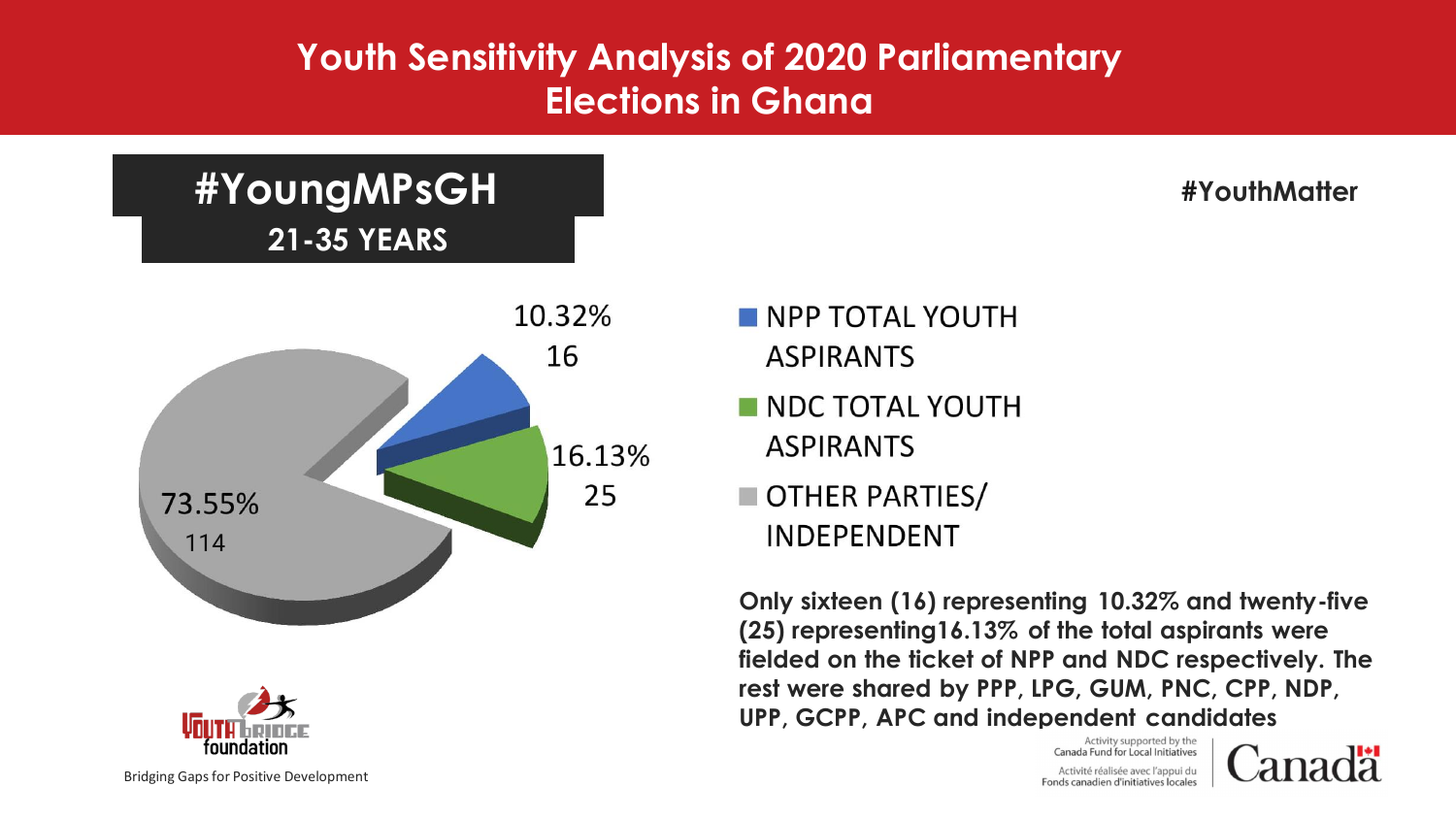## **21-35 YEARS #YoungMPsGH**



#### **#YouthMatter**



**Of the 155 youth aspirants, only twelve (12) #YoungMPsGH representing 7.74% were elected in the 2020 Parliamentary Elections**

> Activity supported by the Canada Fund for Local Initiatives Activité réalisée avec l'appui du Fonds canadien d'initiatives locales



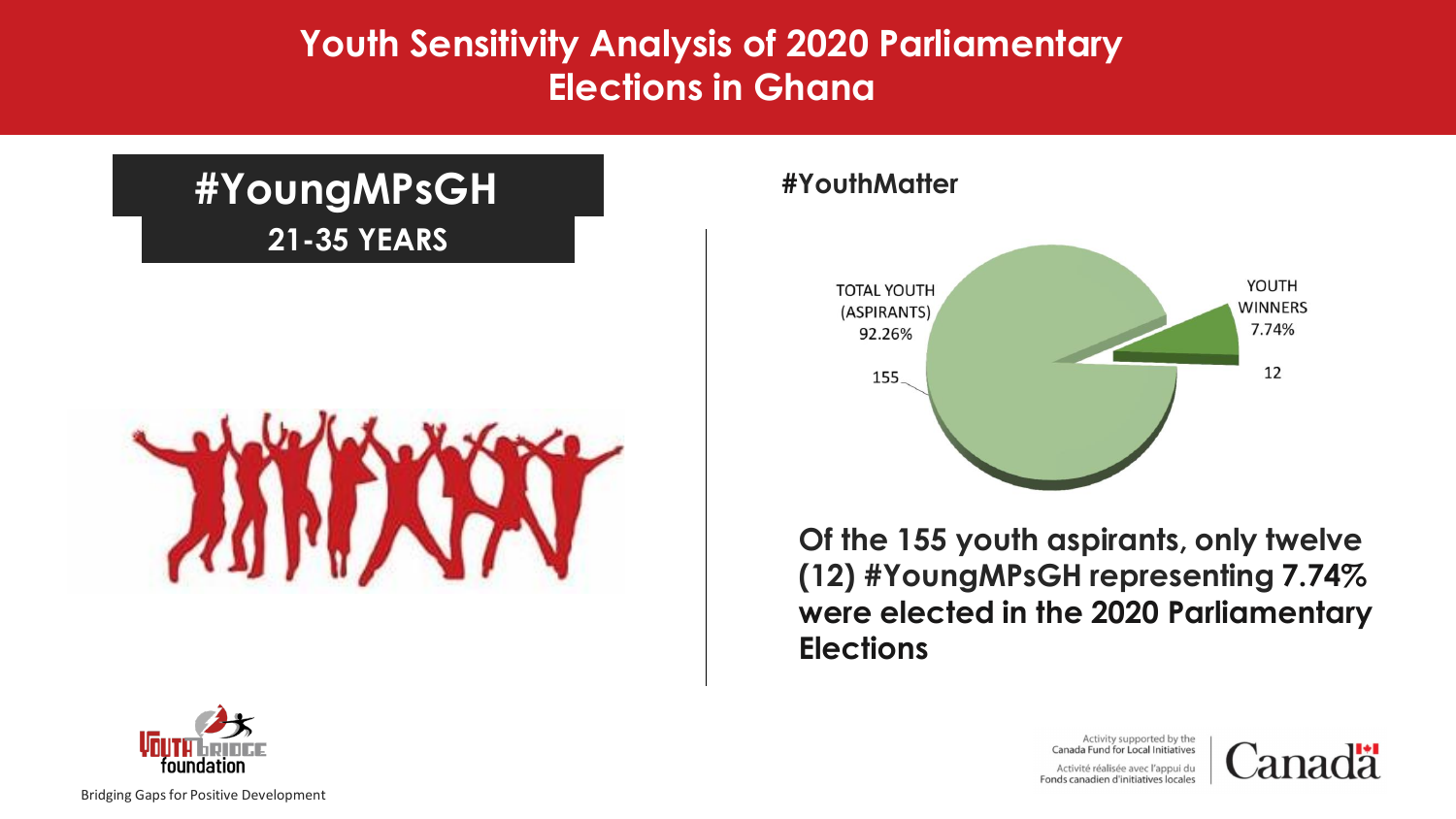#### **Youth Sensitivity Analysis of Sensitivity Youth Sensitivity Analysis of 2020 Parliamentary Elections in Ghana**



#### **#YouthMatter**



**Of the 889 aspirants, only twelve (12) #YoungMPsGH representing 1.35% won elections to represent their constituencies**



Activity supported by the<br>Canada Fund for Local Initiatives Activité réalisée avec l'appui du Fonds canadien d'initiatives locales

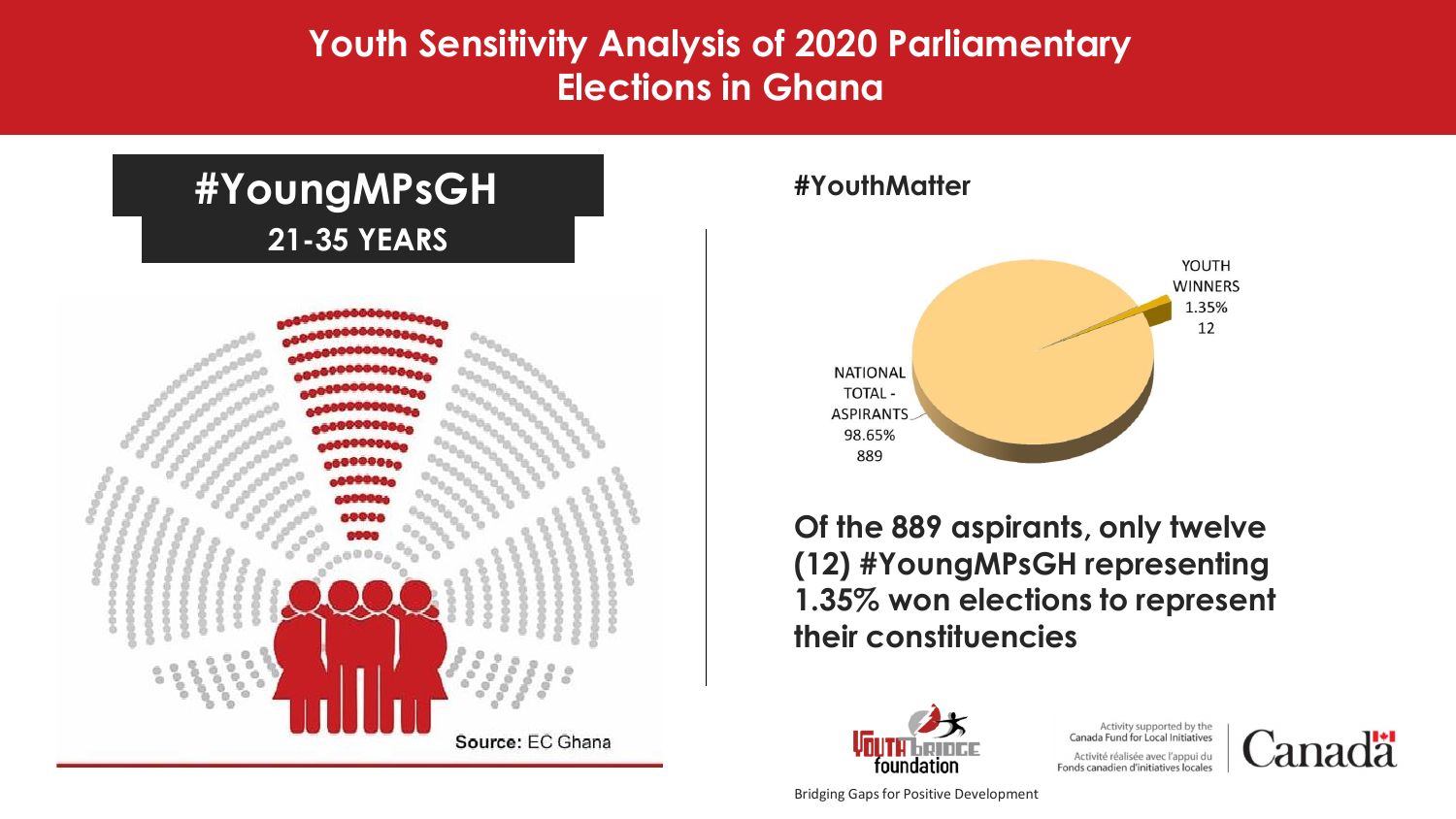## **#YoungMPsGH 21-35 YEARS**



#### **#YouthMatter**



**Only 12 (4.36%) of the 275 MPs for the 8th Parliament in the 4th Republic are #YoungMPsGH.**

> Activity supported by the Canada Fund for Local Initiatives Activité réalisée avec l'appui du Fonds canadien d'initiatives locales



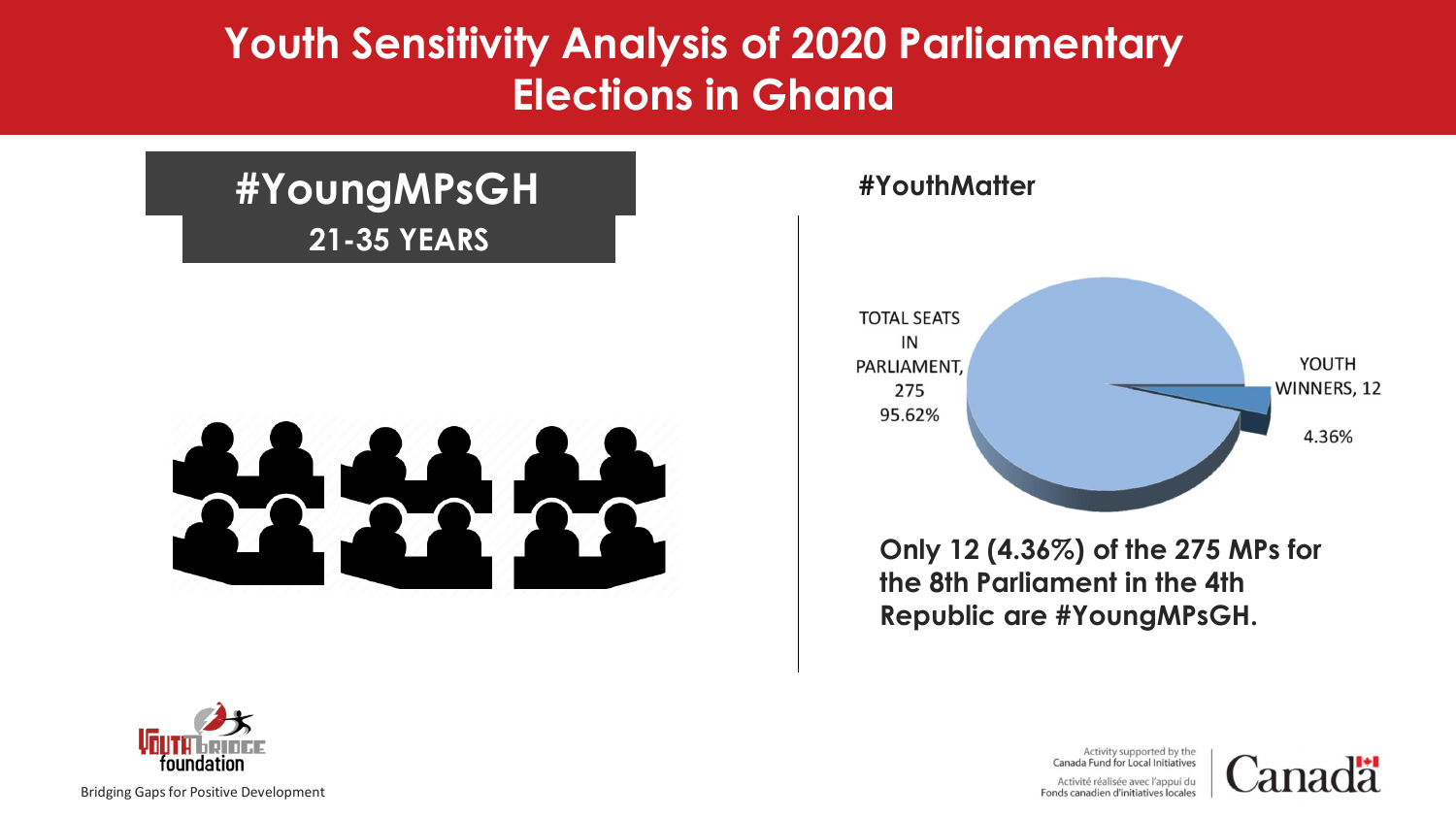## **#YoungMPsGH 21-35 YEARS**



#### **#YouthMatter**



#### **Four (4) representing 33.33% of the twelve (12) elected #YoungMPsGH are females**

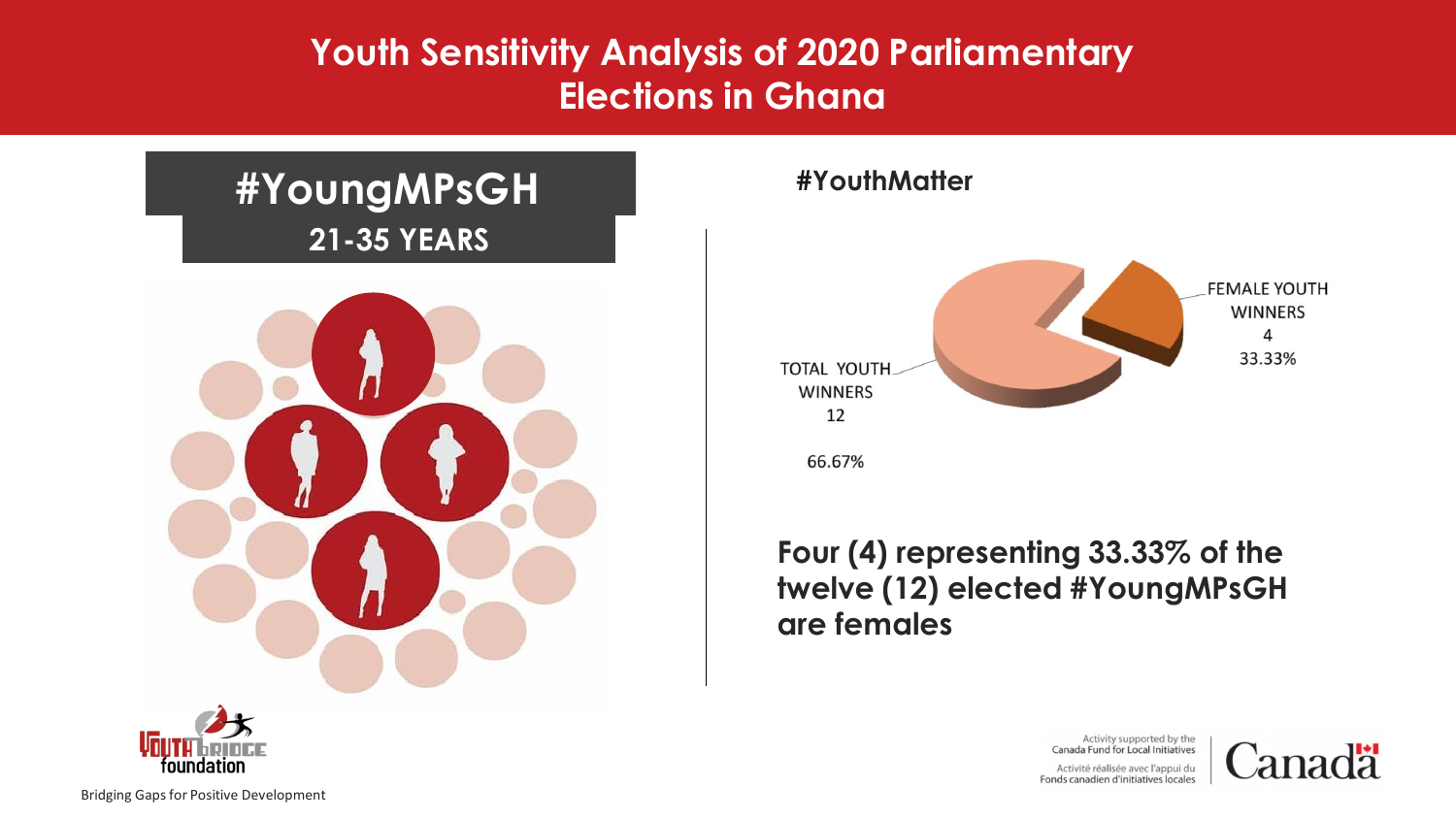# **#YoungMPsGH 21-35 YEARS**



**#YouthMatter**

**Female numbers reduced from five (5) 1.82% in the 7th Parliament to four (4) 1.45% in the 8th Parliament of the 4th Republic"**



Bridging Gaps for Positive Development

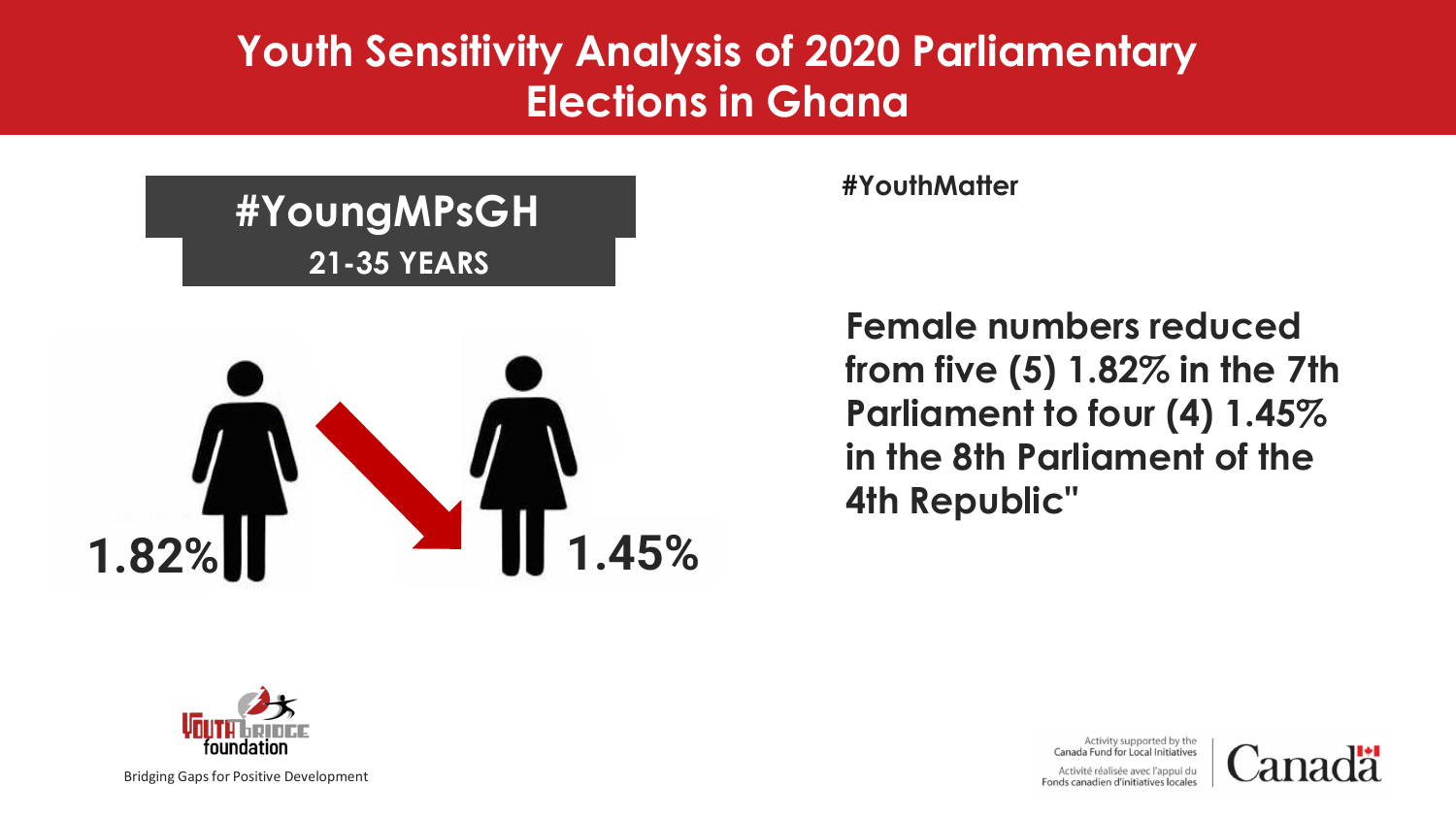# **#YoungMPsGH 21-35 YEARS**



**#YouthMatter**

**The youngest MP of the 8th Parliament of the 4th Republic as well is a Female**



Bridging Gaps for Positive Development

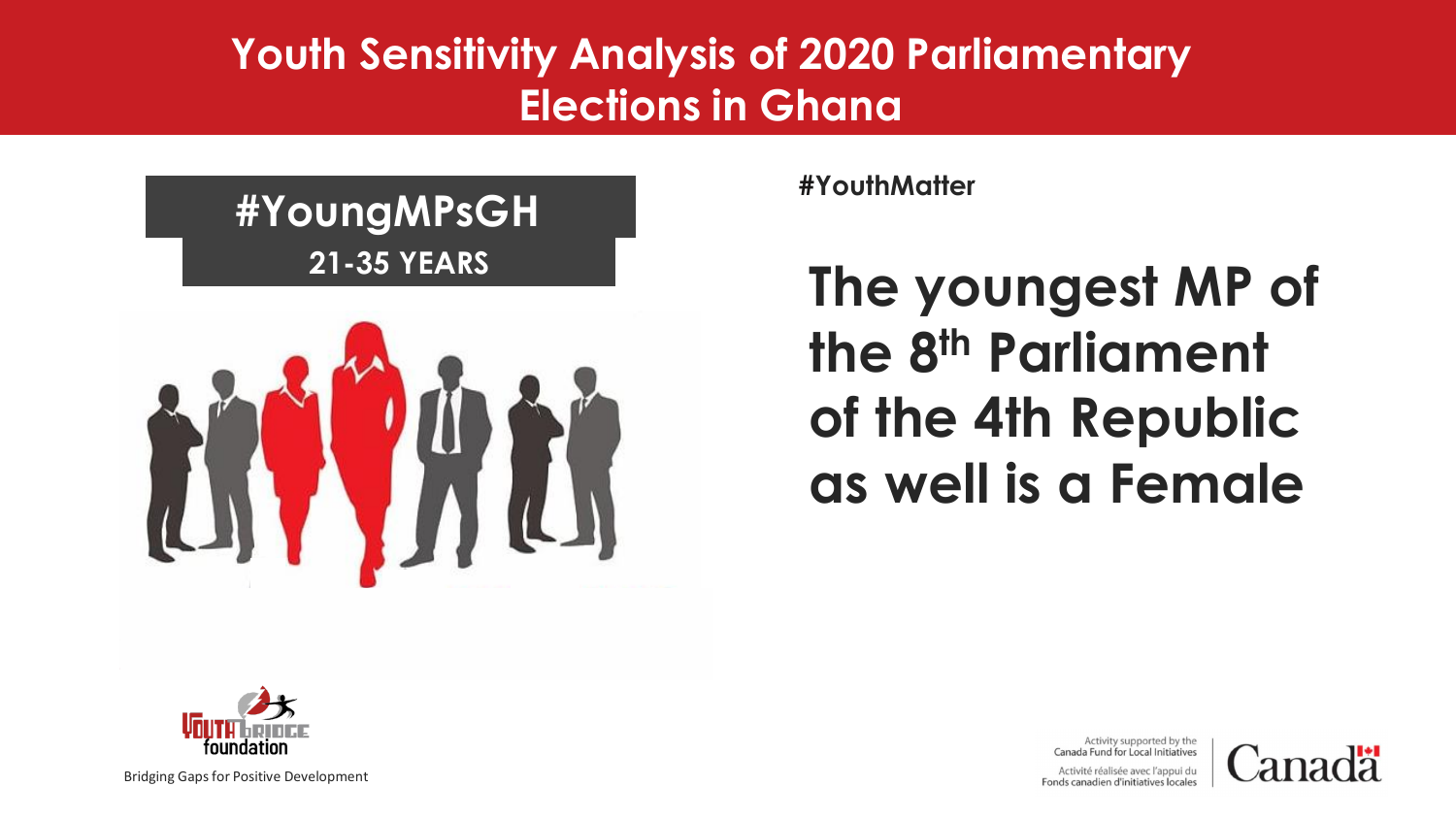## **#YouthMatter #YoungMPsGH 21-35 YEARS**



**Of the 13 #YoungMPsGH in the 7th Parliament, 9 retained their seats and 4 exited the youth bracket.**



Bridging Gaps for Positive Development

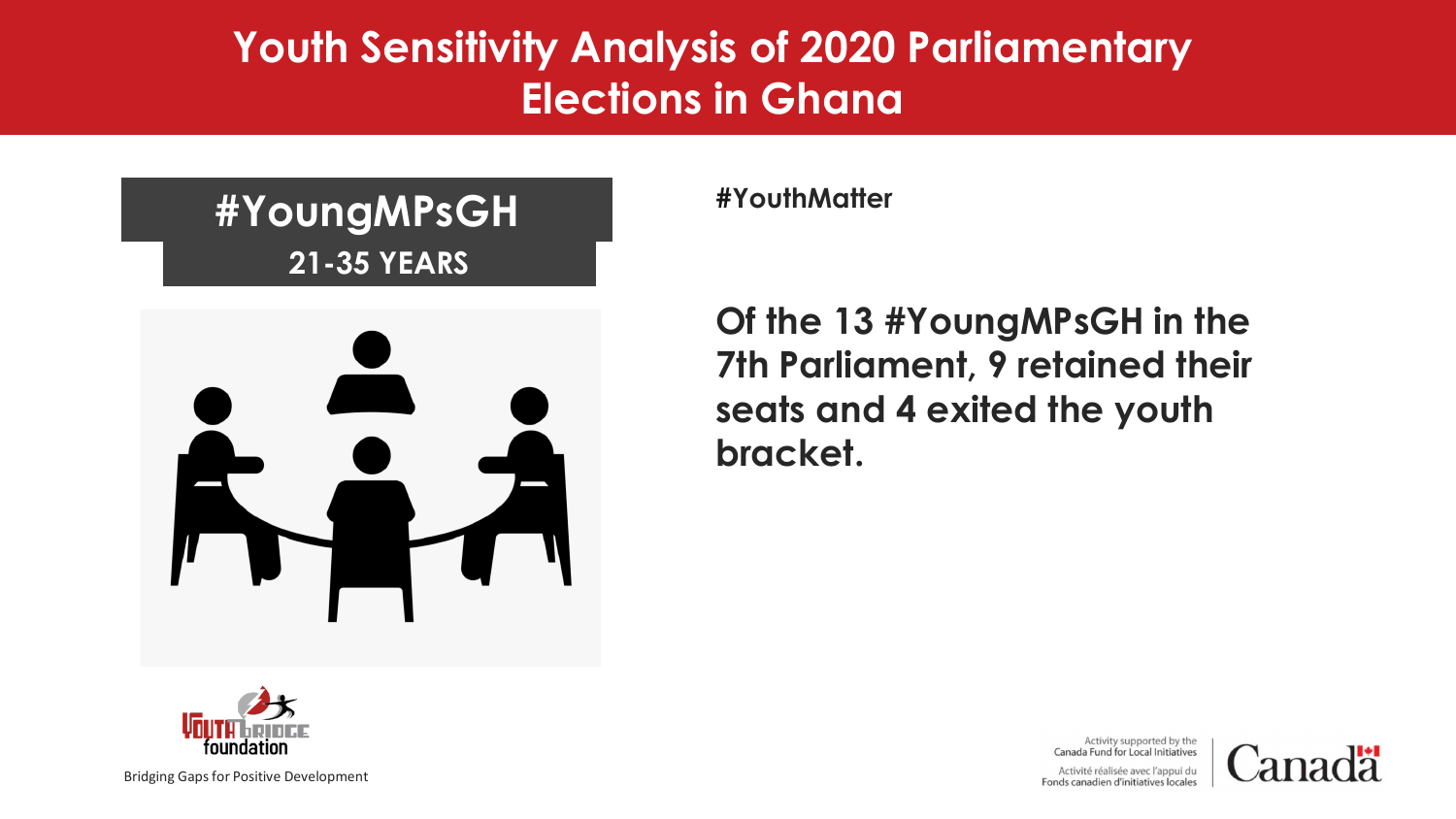# **#YoungMPsGH 21-35 YEARS**



**#YouthMatter**

Seven (7) representing 58.33% of the 12 #YoungMPsGH of the 8th Parliament are new entrants and five (5) representing 41.67% are returning from the 7th **Parliament** 



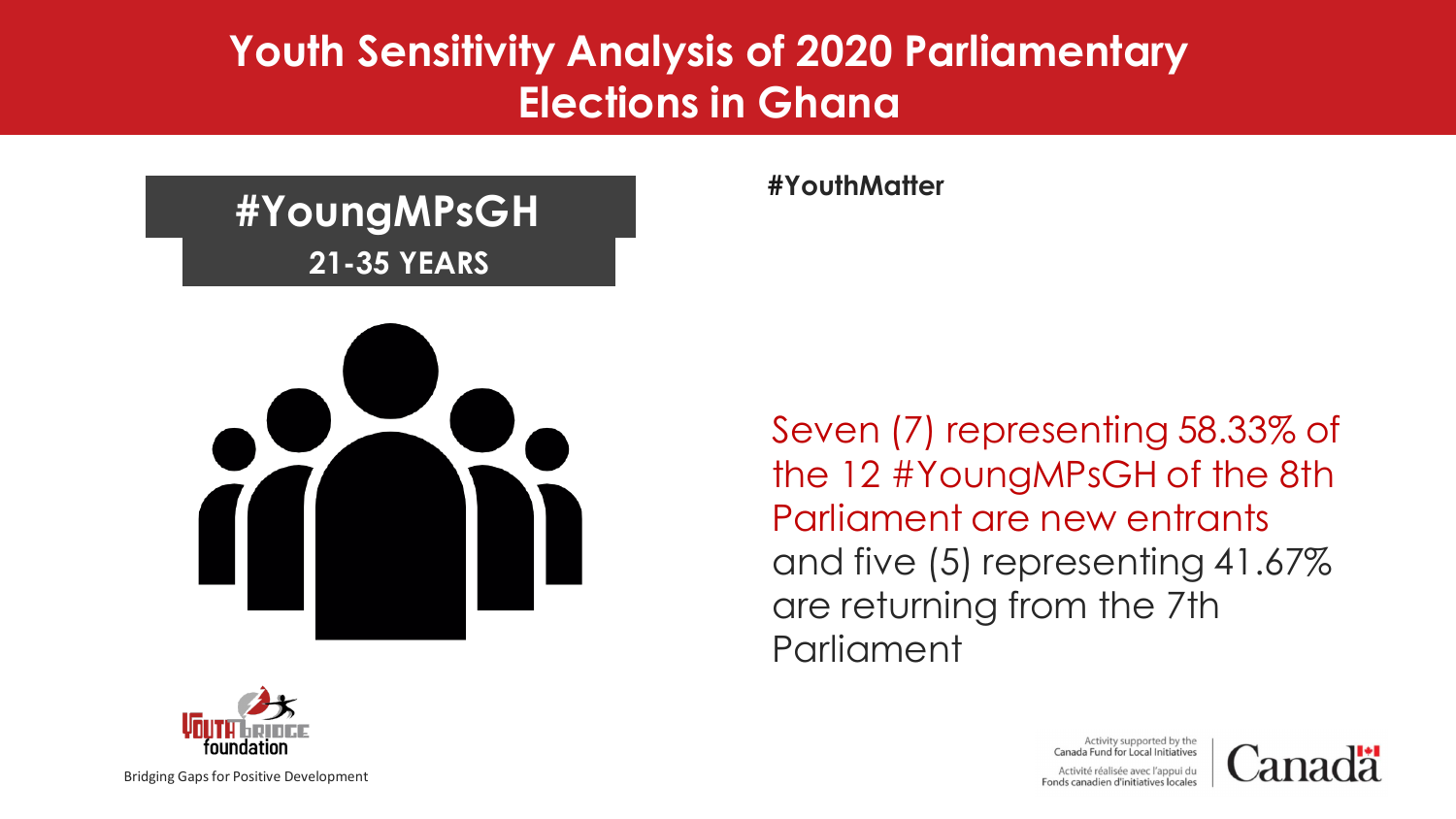

**Four (4) of the 12 #YoungMPsGH of the 8th Parliament will EXIT the youth bracket within the first year in Parliament.**



Bridging Gaps for Positive Development